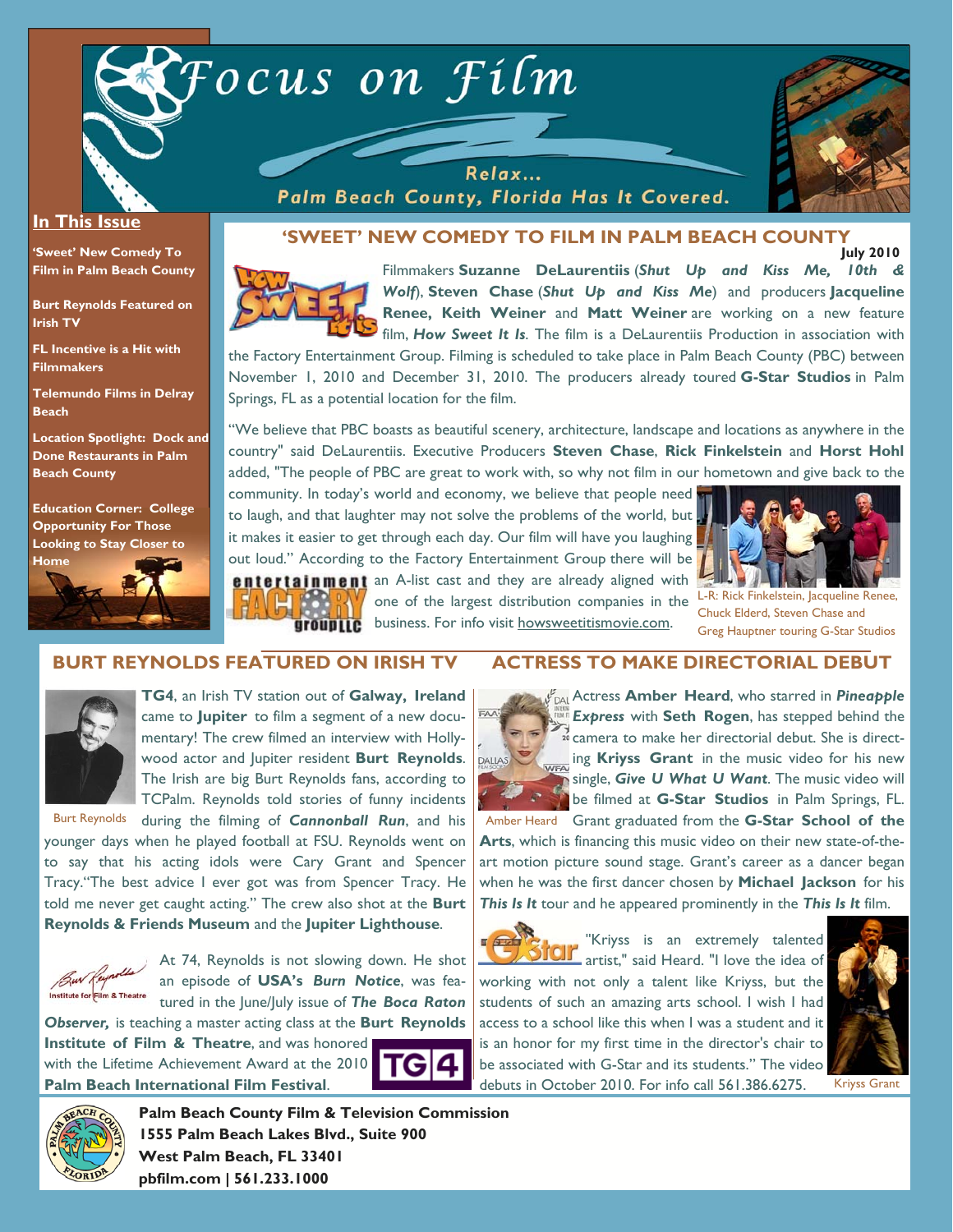# **FL INCENTIVE IS A HIT WITH FILMMAKERS!**



Florida's Entertainment Industry Financial Incentive Program is up and running for fiscal year 2010/2011! **\$242 million** in transferable tax credits is available for the next five years. According to the Governor's Office for Film &

Entertainment, there were 90 qualified projects that were submitted, and 52 that have been certified. Out of the 90 qualified projects, there are 40 theatrical motion pictures, 18 TV series and 8 documentaries, among many others. All certified projects are being notified and official letters are being transmitted.

This incentive will have a direct impact to

Filmoflorida.com<sup>n</sup> Florida residents. \$244.2 million in wages is expected to be paid to Florida residents, and 26,532 jobs are expected to be created. For more info visit filminflorida.com or call 877.FLA.FILM.

# **LEARNING SCIENCE IN 'REAL TIME'**



**Allegro Productions** in **Boca Raton**  has created a brand new **Virtual Scientist Guest Lecture Series** as a supple-

ment to the **Science Screen Report DVD Series**. The Virtual Scientist Guest Lecture Series extends the educational scope of the Science Screen Report by bringing scientists into America's classrooms in real time via the Internet. Using existing technology through Skype, an internet based video phone service, Science Screen Report arranges for scientists and engineers to participate in a "virtual" classroom.

**Science** Schools around the country are already par-Screen ticipating in the program. "The material was  $\mathcal{L}\backslash$  Report. really well presented, interesting and relevant to what we are studying, and the kids really enjoyed it," said an AP Science Teacher from Catlin Gable School in Portland, OR. As the liaison between the school, sponsor and guest lecturer, Science Screen Report makes all the necessary arrangements for the virtual visit. For more information

please visit allegrovideo.com.

**VirtualScientist** 

# **NEW FILM COMMISSION COUNCIL CHAIR**



Michelle Hillery

**Michelle Hillery**, Director of Operations and Programs for the PBC Film & Television Commission, was elected **Chair of the Film Florida Film Commission Council**! **Film Florida** is a non-profit organization that promotes entertainment industry interests in the state.

"I am truly honored to be elected by film commissioners from around the state to chair this significantly important organization," said Hillery. Hillery will chair the next Film Commission Council meeting at the Film Florida quarterly conference in Naples on August 16 and 17, 2010. For more information please visit filmflorida.org.

#### **PBC'S BEACHES ARE OPEN FOR BUSINESS!**

VISITFLORIDA. In an effort to inform people around the U.S. that Palm Beach County's (PBC) beaches are as pristine and beautiful as ever, a crew from the production company **Collaboration Miami** was hired by **Visit Florida** to produce a commercial that says…PBC is open for business! The crew shot at many beaches including **Boynton Beach Oceanfront Park**, **Juno Beach Park and Pier**, **Lake Worth Beach**, and **South Beach Park**. The com-

# $C O L L A B Q R A T I O N$

mercials are airing all over the U.S.

PBC's 47 miles of coastline remain unaffected by the recent oil spill off the Louisiana coast in the Gulf of Mexico. PBC officials are **THE HAMMARIAN** continuing to monitor the situation. Special thanks to all the PBC agencies and municipalities who helped to make this shoot a success! For more info visit visitflorida.com.



Production Photo of the Juno Beach Park & Pier

#### **TELEMUNDO FILMS IN DELRAY BEACH**



The second largest Spanish language network in the United States, **Telemundo**, has been filming one of their primetime telenovelas in Palm Beach County. *El Fantasma de Elena* has filmed four times at a private home in **Delray Beach**, and will TELEMUNDO continue to film throughout 2010. "We chose this

particular home because it is perfect for our story. It looks like a castle and is very mysterious. Plus, we feel very welcome in Palm Beach County. The county is very film-friendly and has great locations," said **Lily Hurtado**, Telemundo Location Manager."

Telemundo films two or three telenovelas in the South Florida area



each year according to Hurtado. Telemundo worked with **Lisa Collomb** of **All -Star Locations** in **Boca Raton** to help find them the right location. All-Star Locations has worked with clients such as BMW, Ralph Lauren and Brookstone. For

Filming location in Delray Beach. Photo Courtesy: All-Star Locations

more information call **DO** 561.233.1000.



# **FASHIONABLE 'WINDOWS' IN PALM BEACH**



Every year in New York, window shopping takes on a whole new meaning as Manhattan department stores unveil their annual holiday windows. Next year, the tradition is coming to Palm Beach as **Olympia Devine** of Devine

Style presents "**Windows of Worth**," a storefront showcase along Worth Avenue, to celebrate the **Palm Beach Centennial**.

Each store will design their own window display that could include models, dancers, musicians and more. The public can also participate by attending the event, and voting for the most creative or best live window display via an online competition. "Windows of Worth" will be held from Friday, January 21 to Saturday, January WINDOWS 22, 2011. For info call Olympia Devine at 561.847.7688.

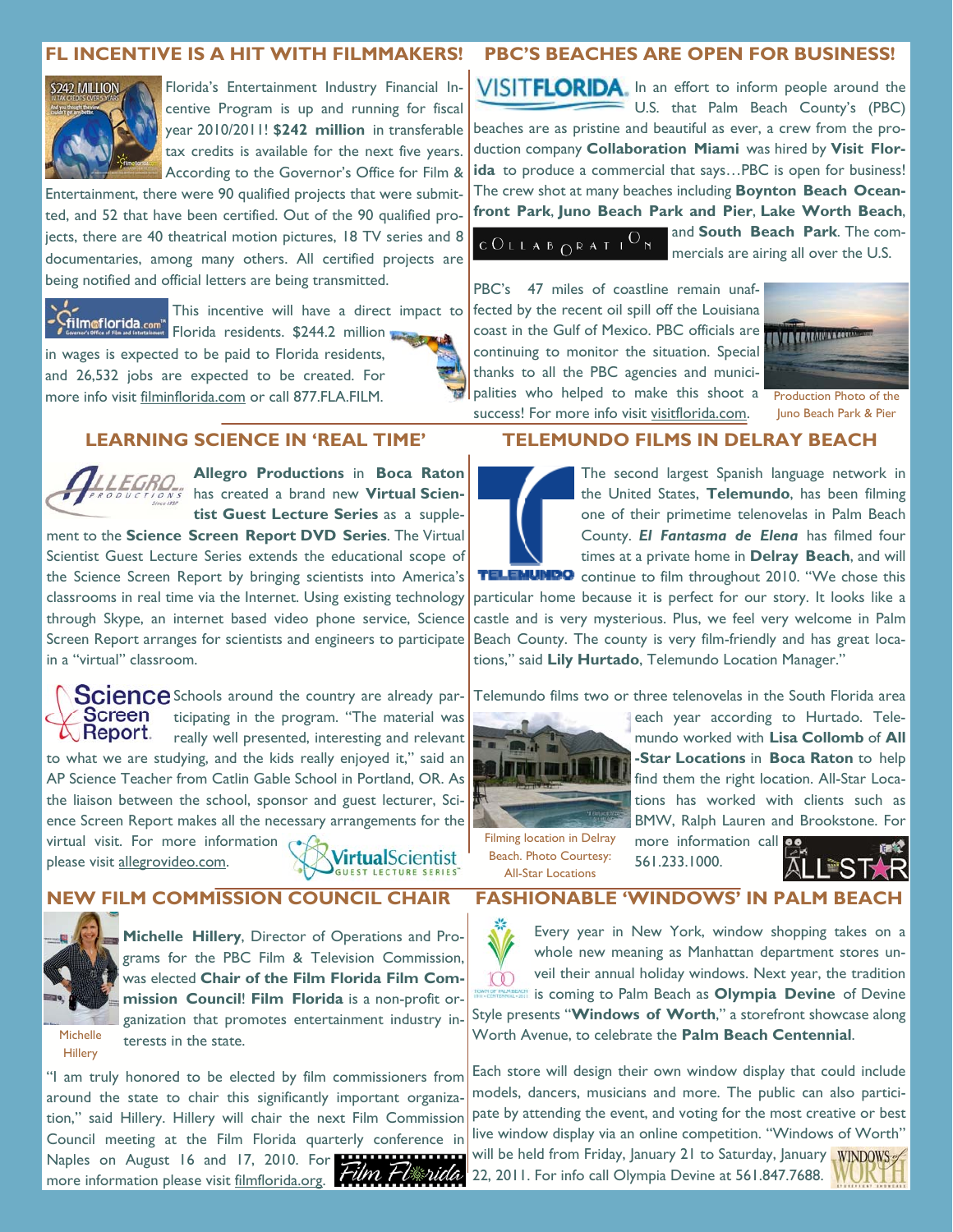# **COLLEGE OPPORTUNITY FOR THOSE LOOKING TO STAY CLOSER TO HOME**

For students in South Florida who are looking to stay closer to home, but want an advanced education in film and television, look no further than **Palm Beach Atlantic University** in **West Palm**  PALM BEACH ATLANTIC Beach. Palm Beach Atlantic University's Cinema & Television Major offers three tracks: Film Pro- $\overline{N}$   $\overline{N}$   $\overline{N}$   $\overline{N}$   $\overline{N}$  duction, Television Production and Screen Acting. Students produce projects on 16mm film and HD

Video with state-of-the-art media production equipment. Students use Avid systems for editing video before moving to a ProTools suite for sound post-production. A newly renovated television studio of approximately 2,300 square feet and a state-of-the-art control room which serves as a home for classroom exercises.



PBAU Student

The program supports a variety of productions including short films, TV commercials and a news magazine show. This past year the Cinema & Television Major garnered eight awards for its film projects which include a Telly award, two communicator awards and a videographer award. "Given the enormous power of the mass

media to define public debate, impact cultural and social change, and influence personal behavior, our vision is to empower aspiring Christian media professionals to make a positive contribution to society. Each of our professors has worked at least 20 years as a professional in their area of study bringing extensive expertise to the education of our students," said **Antonio Zarro**, **Assistant Professor of Cinema & Television**. For more



Danielle Navish info call Lisa Herndon at 561.803.2610 or by email at Lisa\_Herndon@pba.edu. PBAU Student Nick Sammons

#### **'APPRENTICE' STAR IS FEATURED ON TV**



**3 Screen Productions** out of **Boynton BEGREEN Beach** is now working with 'Apprentice' alum, **Carolyn Kepcher** on a TV Show,

*Eating Healthy with Carolyn Kepcher*. The half hour show is airing this month on **We-Women's Entertainment**, **Life-**

**time**, **The Cooking Channel** and local affiliates throughout the U.S. Recently, the crew from 3 Screen took to the streets of **Delray Beach** to get up close and personal with local residents about their eating habits. Other locations included **32 East Restaurant**, and **Nutrition Cottage** in Delray Beach.



Kepcher



"In this upcoming special *Healthy Eating*, Carolyn helps address alternatives to unhealthy snacking options and discusses great entertaining ideas for your family and friends," said **Mitch Glasser**, 3 Screen Productions Sr. Project Manager.The group stayed at the **Delray Beach Marriott**. For more info visit 3screenproductions.com.

3-Screen Productions crew filming on Atlantic Avenue in Delray Beach



**Jupiter Tequesta** The Jupiter Tequesta Repeater **Group** recently held their annual field Repeater Group day at the **Carlin Park Civic Center**

in **Jupiter**. The event is sponsored by the Amateur Radio Relay League and gives people a chance to use the skills and experiences learned in amateur radio. It's a time to evaluate emergency preparedness and leverage knowledge of antennas, radios, and multi-band operations. For more info call 954.294.4309.

**PBC WELCOMES RADIO EVENTS!** 

In addition, the **Annual International Amateur Radio DXpedition** event that was held on **Peanut Island**, was a great success! For more info call 561.746.7421.



# **KO-MAR GOES TO PEBBLE BEACH!**



From primetime TV to celebrity golfers, Palm Beach County (PBC) is Florida's golf capital! The County hosts some of the most prestigious golf events in the world

including **The Honda Classic** at the **PGA National Resort** and the **ADT Golf Skills Challenge** at **The Breakers Resort**.



PBC's production community is often called upon to help cover these events and other golf events around the country. **KO-MAR Productions** in **West Palm Beach** went to the **110<sup>th</sup> U.S Open** to work with **Golf Digest Digital**. This is

Todd Kolich and Jim Gallagher at the US Open

the second time KO-MAR covered the U.S. Open for Golf Digest Digital and supplied all of the video content for their website. "Working for a first-class golf publication like Golf Digest has enabled us to increase our golf video resume on a national basis," said **Todd Kolich**, KO-MAR President. KO-MAR also signed a deal with Direct TV to produce three one-hour primetime golf specials this summer. For info visit ko-mar.com.

#### **FTC STAFF CHANGE**



Please join the Palm Beach County Film & Television Commission (FTC) in giving a fond farewell to our Office Coordinator **Christine Tieche**. Christine is currently working on a new documentary and doing some freelance work. "Working at the FTC was a great opportunity, and a valuable career

Christine Tieche

experience," said Christine Tieche.

Replacing Christine is **Jessica Greenshner**, who ran a family store doing marketing and advertising. Jessica has a strong administrative background and we look forward to her contributions to our already successful team. Good luck Christine and Jessica!



**Greenshner**